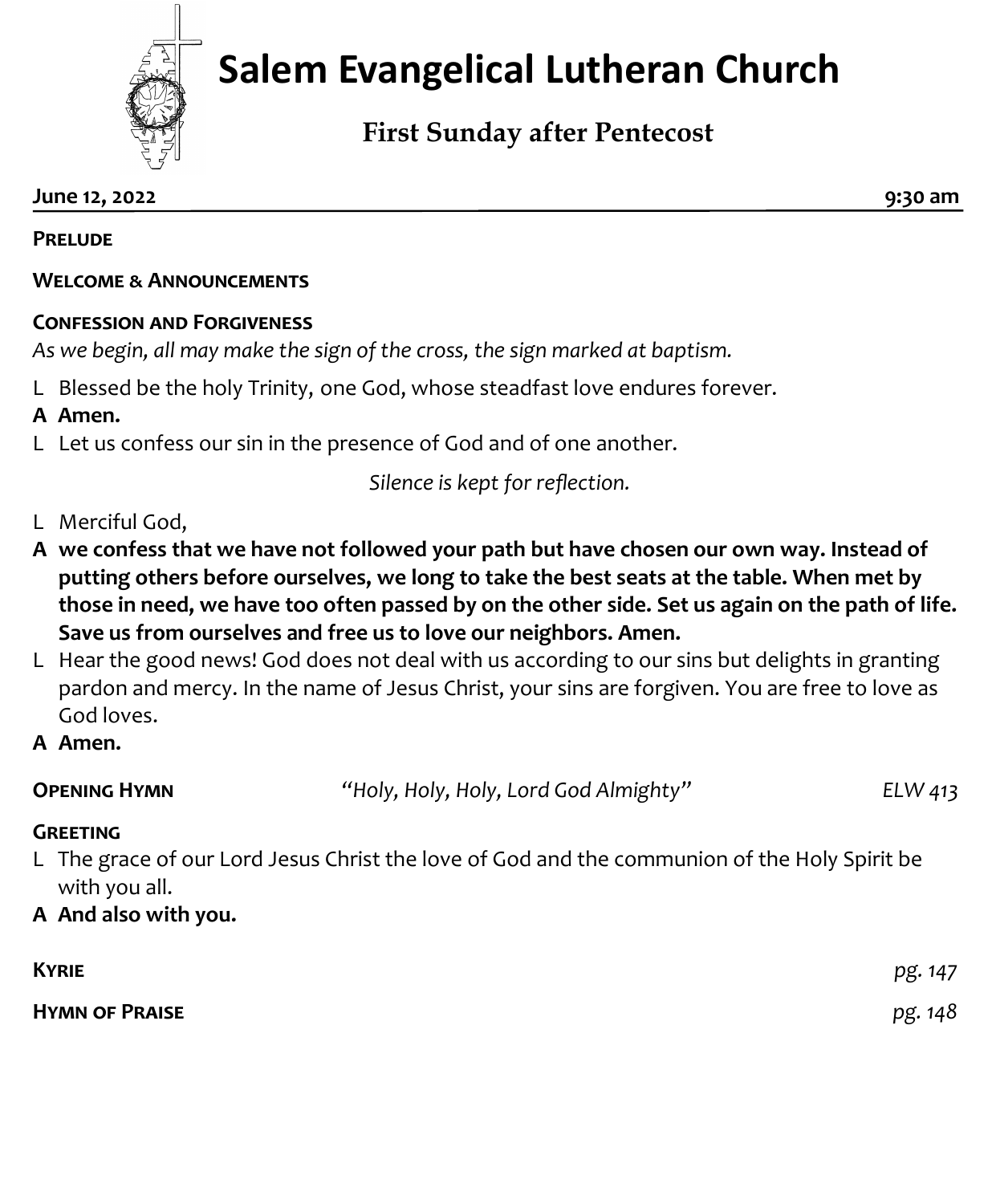#### **Prayer of the Day**

- L The Lord be with you.
- **A And also with you.**
- L Let us pray, Almighty Creator and ever-living God:
- **A we worship your glory, eternal Three-in-One, and we praise your power, majestic One-in-Three. Keep us steadfast in this faith, defend us in all adversity, and bring us at last into your presence, where you live in endless joy and love, Father, Son, and Holy Spirit, one God, now and forever. Amen.**

#### **First Reading: Proverbs 8:1-4, 22-31**

 $1$ Does not wisdom call, and does not understanding raise her voice?  $2$ On the heights, beside the way, at the crossroads she takes her stand;  $^3$ beside the gates in front of the town, at the entrance of the portals she cries out: <sup>4</sup>"To you, O people, I call, and my cry is to all that live. <sup>22</sup>The LORD created me at the beginning of his work, the first of his acts of long ago. <sup>23</sup>Ages ago I was set up, at the first, before the beginning of the earth. <sup>24</sup>When there were no depths I was brought forth, when there were no springs abounding with water.  $25B$  Before the mountains had been shaped, before the hills, I was brought forth—<sup>26</sup>when he had not yet made earth and fields, or the world's first bits of soil. <sup>27</sup>When he established the heavens, I was there, when he drew a circle on the face of the deep,  $28$  when he made firm the skies above, when he established the fountains of the deep,  $29$ when he assigned to the sea its limit, so that the waters might not transgress his command, when he marked out the foundations of the earth,  $30$ <sup>o</sup>then I was beside him, like a master worker; and I was daily his delight, rejoicing before him always,  $31$ rejoicing in his inhabited world and delighting in the human race."

- L The Word of the Lord.
- **A Thanks be to God.**

#### **Second Reading: Romans 5:1-5**

1 Therefore, since we are justified by faith, we have peace with God through our Lord Jesus Christ, <sup>2</sup>through whom we have obtained access to this grace in which we stand; and we boast in our hope of sharing the glory of God.<sup>3</sup> And not only that, but we also boast in our sufferings, knowing that suffering produces endurance, <sup>4</sup>and endurance produces character, and character produces hope, <sup>5</sup>and hope does not disappoint us, because God's love has been poured into our hearts through the Holy Spirit that has been given to us.

- L The Word of the Lord.
- **A Thanks be to God.**

#### **Gospel Acclamation** *pg. 151*

- L The Holy Gospel according to John, the sixteenth chapter.
- **A Glory to you, O Lord.**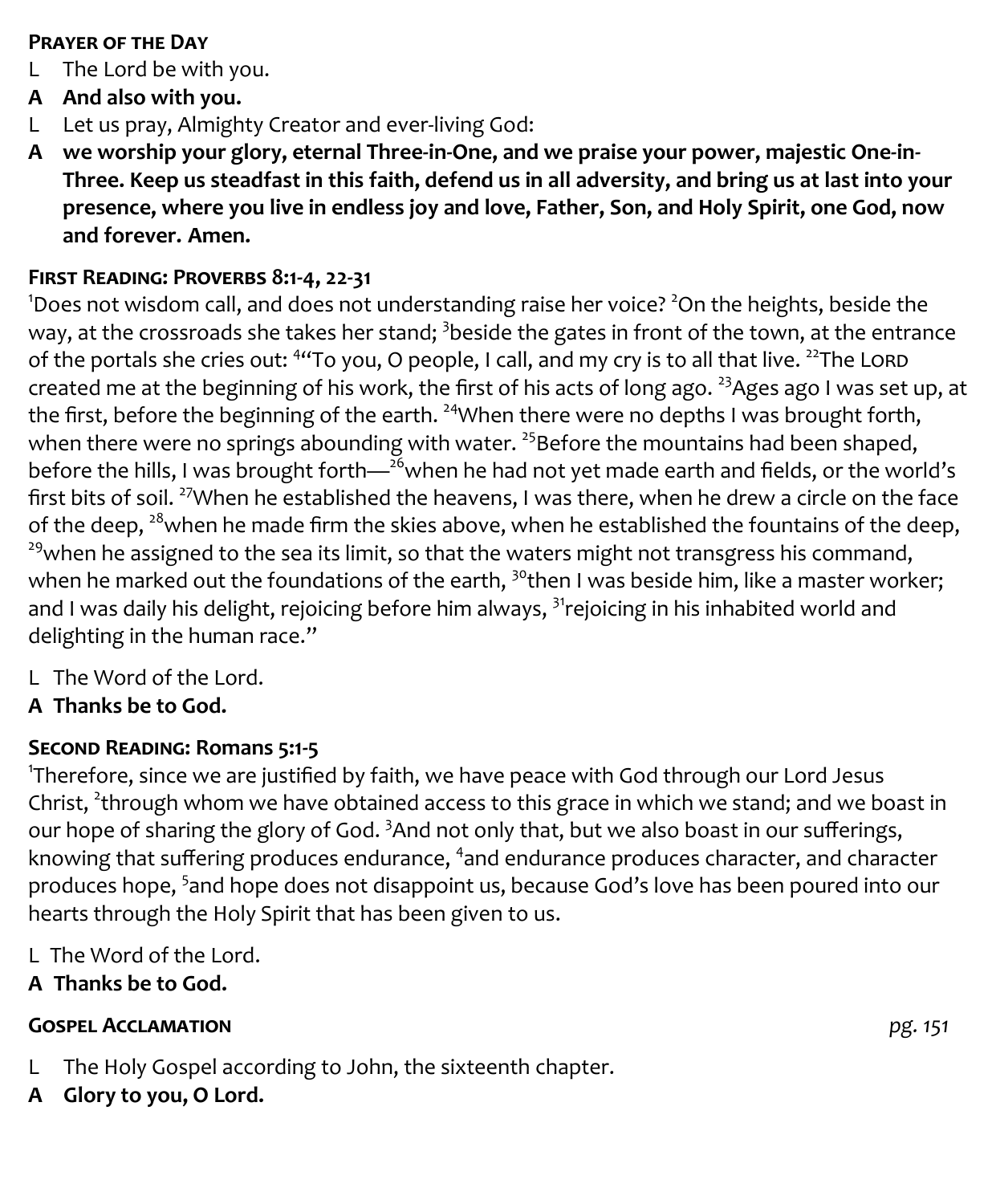#### **Gospel: John 16:12-15**

[Jesus said,]  $124$  still have many things to say to you, but you cannot bear them now.  $13$ When the Spirit of truth comes, he will guide you into all the truth; for he will not speak on his own, but will speak whatever he hears, and he will declare to you the things that are to come. <sup>14</sup>He will glorify me, because he will take what is mine and declare it to you.<sup>15</sup>All that the Father has is mine. For this reason I said that he will take what is mine and declare it to you."

L The Word of the Lord.

#### **A Praise to you, O Christ.**

| <b>SERMON</b>          | "Three's Company"      | Pastor Aaron Holmgren |
|------------------------|------------------------|-----------------------|
| <b>HYMN OF THE DAY</b> | "Come, All You People" | ELW 819               |

#### **Apostles' Creed**

- L God has made us his people through our Baptism into Christ. Living together in trust and hope, we confess our faith.
- **A I believe in God, the Father almighty, creator of heaven and earth. I believe in Jesus Christ, God's only Son, our Lord, who was conceived by the Holy Spirit, born of the virgin Mary, suffered under Pontius Pilate, was crucified, died, and was buried; he descended to the dead. On the third day he rose again; he ascended into heaven, he is seated at the right hand of the Father, and he will come to judge the living and the dead. I believe in the Holy Spirit, the holy catholic church, the communion of saints, the forgiveness of sins, the resurrection of the body, and the life everlasting. Amen.**

#### **Prayers of Intercession**

- L God, in your mercy,
- **A hear our prayer.**

#### **Sharing of the Peace**

- L The peace of the Lord be with you always.
- **A And also with you.**

**Offering** *"You Raise Me Up"**Peter Hueller*

#### **Offering Prayer**

- L Generous God,
- **A you have given us life, this community, and these gifts of the earth that become the means of your grace. Move in our hearts, that we might use your gifts to bring hope and blessing wherever we go, through Christ our Lord. Amen.**